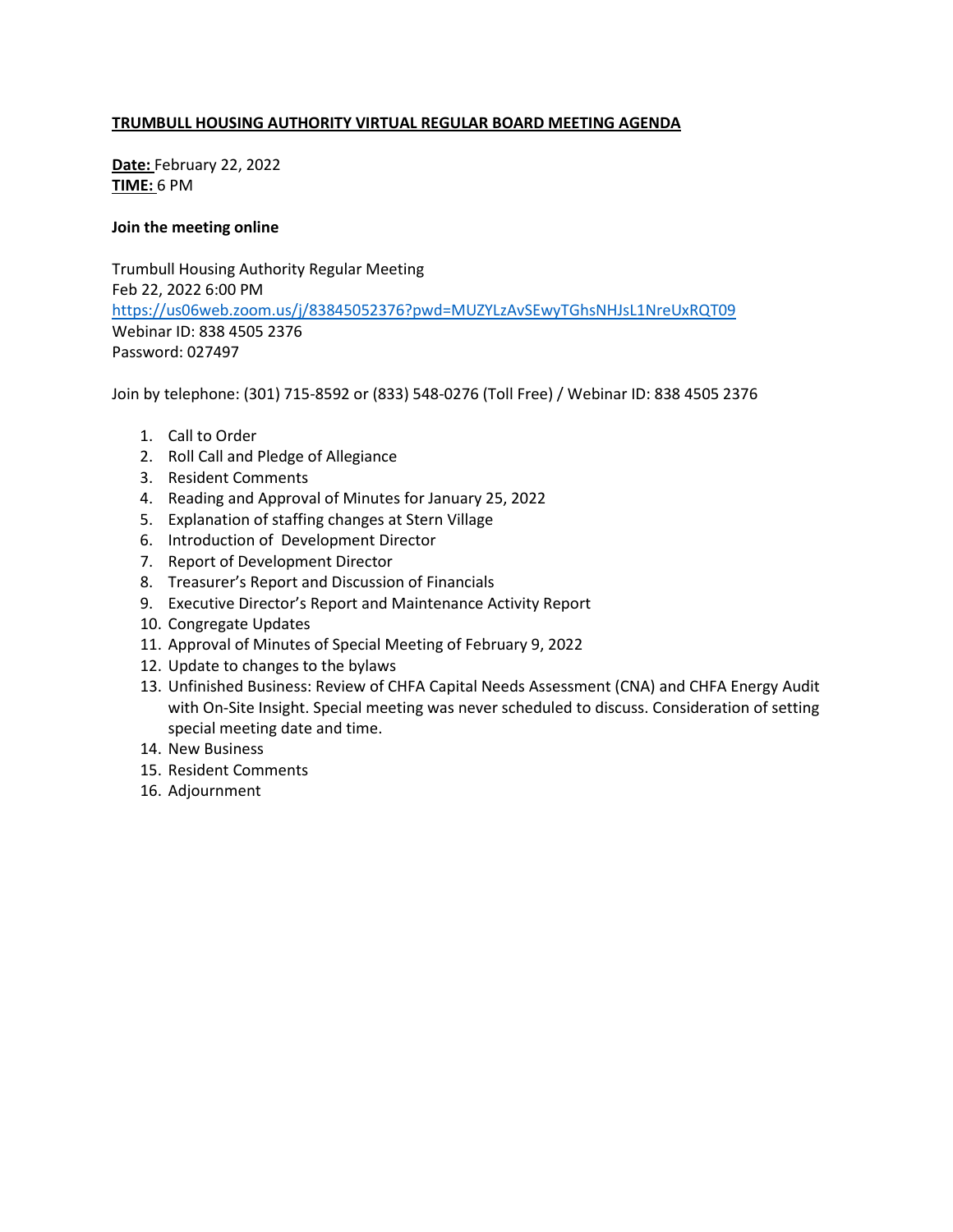## **Trumbull Housing Authority Financial Highlights for January 31, 2022**

From July 1, 2021 to January 31, 2022, the overall gain of the Housing Authority was \$45,503. Further, the operating gain before capital grants and depreciation was \$29,961, of which, \$33,058 is attributable to Stern Village, and (\$3,097) loss to Congregate.

For Stern Village, the current month's operating gain was \$10,210 compared to the budgeted gain of \$7,501. The slight gain is primarily due to revenues exceeding budgeted amounts for the month, with expenses within budgeted amounts overall, despite a significant increase to Maintenance supplies due primarily to salt purchases. For the year, rental revenues have exceeded budgeted amounts while costs in certain areas such as Legal, IT, and maintenance have likewise exceeded. The most significant maintenance overruns continue to be due to smoke detector replacement, tree trimming and maintenance equipment replacement in previous months.

For Congregate, the current month's operating loss was (\$4,592) compared to a budgeted gain of \$601. The month's loss is due to a three-invoice month for security guards, which was also higher due to holiday coverage. Security guard expenses should still come close to budgeted amounts through yearend. It's anticipated that Congregate will continue to operate at breakeven for the remainder of the year with projected cost savings in maintenance offsetting food service costs increases going forwards.

The overall cash position of the Authority including reserves is \$637,361. Payables include construction payables totaling \$30,202.

|                         |                |                  |                            |          | <b>YTD</b>      |
|-------------------------|----------------|------------------|----------------------------|----------|-----------------|
|                         | 6/30/2021      | 12/31/2021       | 1/31/2022                  |          | Change          |
| <b>Stern Village</b>    |                |                  |                            |          |                 |
| Cash                    | \$<br>104,160  | \$<br>27,440     | \$                         | 79,687   | \$<br>(24, 473) |
| <b>Accounts Payable</b> | \$<br>75,128   | \$<br>71,329     | \$                         | 71,730   | \$<br>3,398     |
| Interprogram Loan       | \$<br>378,049  | \$<br>389,693    | \$                         | 344,056  | \$<br>(33,993)  |
| <b>Reserves</b>         | \$<br>506,831  | \$<br>507,068    | \$                         | 507,068  | \$<br>237       |
| <b>Excess Cash</b>      | \$<br>(46,759) | \$<br>(117, 119) | $\boldsymbol{\mathcal{S}}$ | (68,900) |                 |
|                         |                |                  |                            |          |                 |
| Congregate              |                |                  |                            |          |                 |
| Cash                    | \$<br>90,274   | \$<br>93,377     | \$                         | 84,105   | \$<br>(6,169)   |
| <b>Accounts Payable</b> | \$<br>26,174   | \$<br>16,163     | \$                         | 25,883   | \$<br>291       |
| Interprogram Loan       | \$<br>378,049  | \$<br>389,693    | \$                         | 344,056  | \$<br>33,993    |
| Reserves                | \$<br>9,471    | \$<br>9,476      | \$                         | 9,476    | \$<br>5         |

A snapshot of program balances are as follows:

Village cash decrease includes the \$61,000 Radon abatement work related to the SSHP project to be reimbursed with grant funds at project closeout, less repayment of funds due from Congregate. Cash and interprogram balances have stabilized and are being managed in accordance with cash management policies.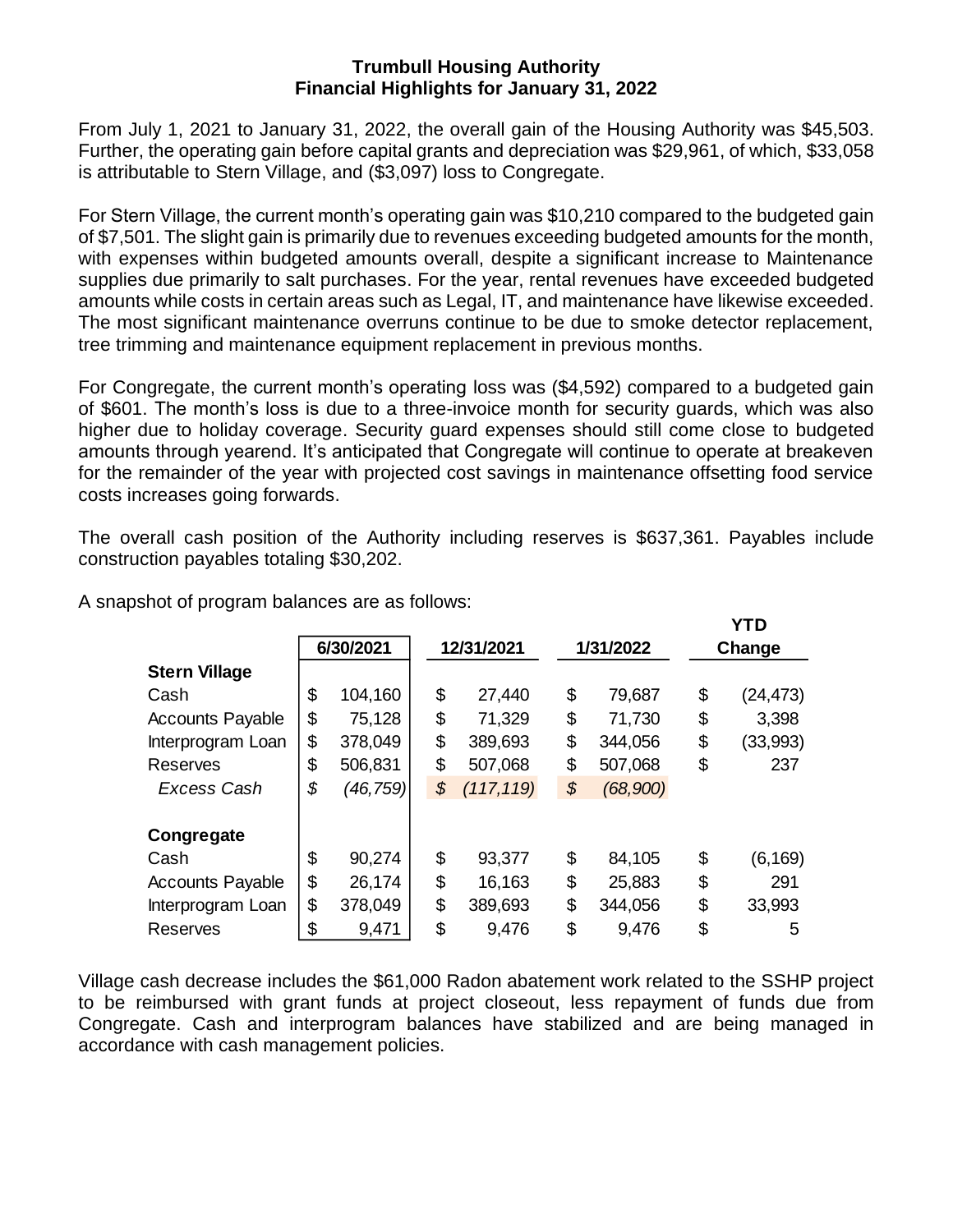Tenant Accounts Receivable balances as follows:

|                      |    |           | # of           |           |          | # of           |
|----------------------|----|-----------|----------------|-----------|----------|----------------|
|                      |    | 6/30/2021 | <b>Tenants</b> | 1/31/2022 |          | <b>Tenants</b> |
| <b>Stern Village</b> |    |           |                |           |          |                |
| One Month or Less    | \$ | (3,314)   | 50             | \$        | (3,640)  | 55             |
| Over One Month Rent  | \$ | 3,051     | 4              | \$        | 1,017    | 2              |
| <b>Inactive AR</b>   | \$ | 13,307    | 44             | \$        | (496)    | 3              |
| Total                | \$ | 13,044    | 98             | \$        | (3, 119) | 60             |
| Congregate           |    |           |                |           |          |                |
| One Month or Less    | S  | 606       | 5              | \$        | (550)    | 5              |
| Over One Month Rent  | \$ |           | 0              | \$        |          | 0              |
| <b>Inactive AR</b>   | \$ | 15,515    | 11             | \$        | 2,349    | 3              |
| Total                | \$ | 16,121    | 16             | \$        | 1,799    | 8              |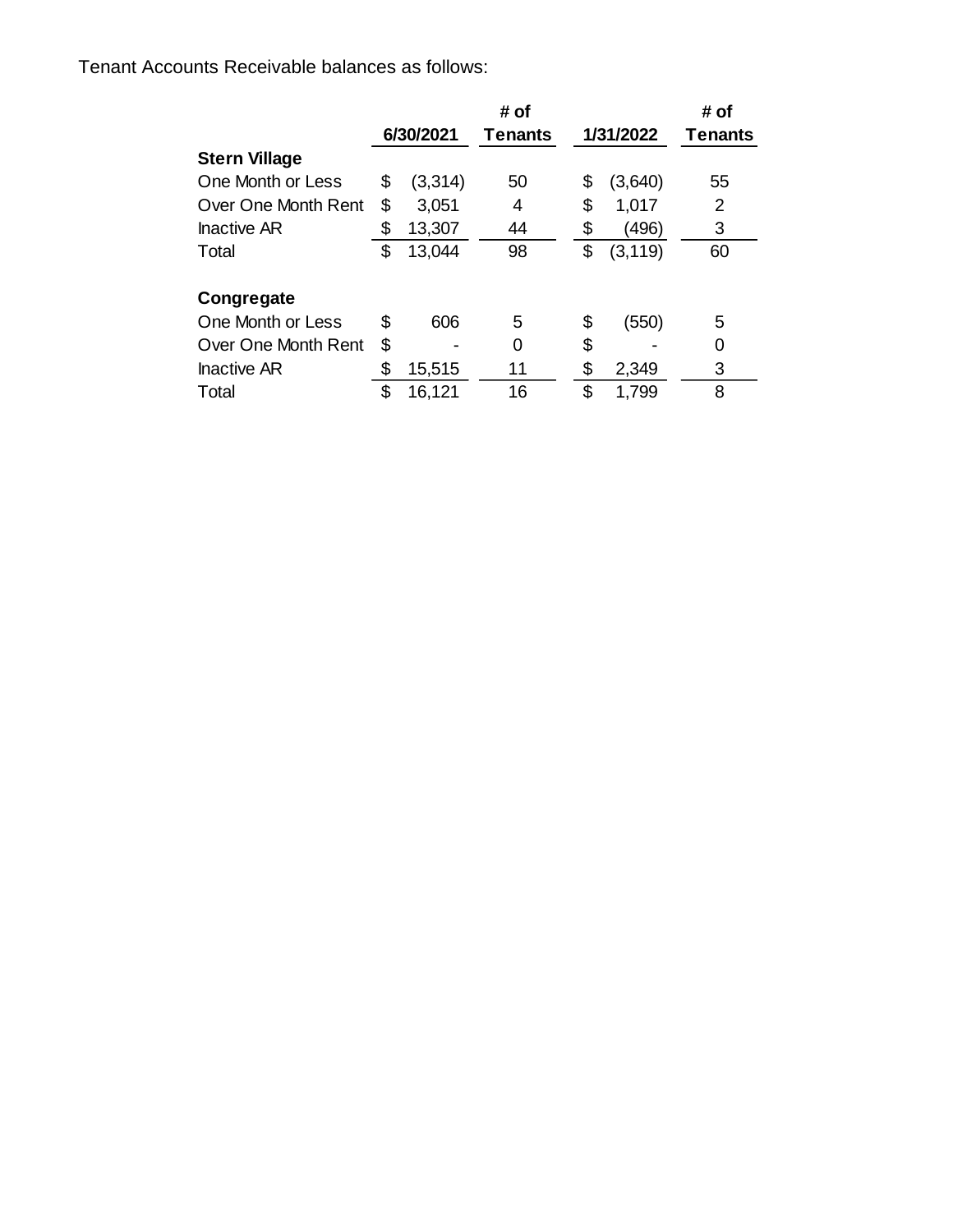

**CERTIFIED PUBLIC ACCOUNTANTS** 43 Enterprise Drive • Bristol, CT 06010-3990 • 860/582-6715 • Fax 860/585-6339

## *Accountant's Compilation Report*

To the Board of Commissioners Housing Authority of the Town of Trumbull

Management is responsible for the accompanying financial statements of the Housing Authority of the Town of Trumbull, which comprise the statement of net position as of January 31, 2022, and the related operating statement with the budget for the seven-month period then ended in accordance with accounting principles generally accepted in the United States of America. We have performed compilation engagements in accordance with Statements on Standards for Accounting and Review Services promulgated by the Accounting and Review Services Committee of the AICPA. We did not audit or review the financial statements, nor were we required to perform any procedures to verify the accuracy, or the completeness of the information provided by management, and we do not express an opinion, a conclusion, nor provide any form of assurance on these financial statements.

Management has omitted the Management Discussion and Analysis that accounting principles generally accepted in the United States of America require to be presented to supplement the basic financial statements. The Management Discussion and Analysis, although not a part of the basic financial statements, is required by the Governmental Accounting Standards Board, who considers it to be an essential part of financial reporting for placing the basic financial statements in an appropriate operational, economic, or historical context.

Management has elected to omit substantially all the disclosures and the Statement of Cash Flows as required by accounting principles generally accepted in the United States of America. If omitted disclosures and the Statement of Cash Flows were included in the financial statements, they might influence the user's conclusions about the Authority's financial position and results of operations.

We are not independent with respect to the Housing Authority of the Town of Trumbull.

Melitte - Company

Maletta & Company Certified Public Accountants

Bristol, Connecticut February 16, 2022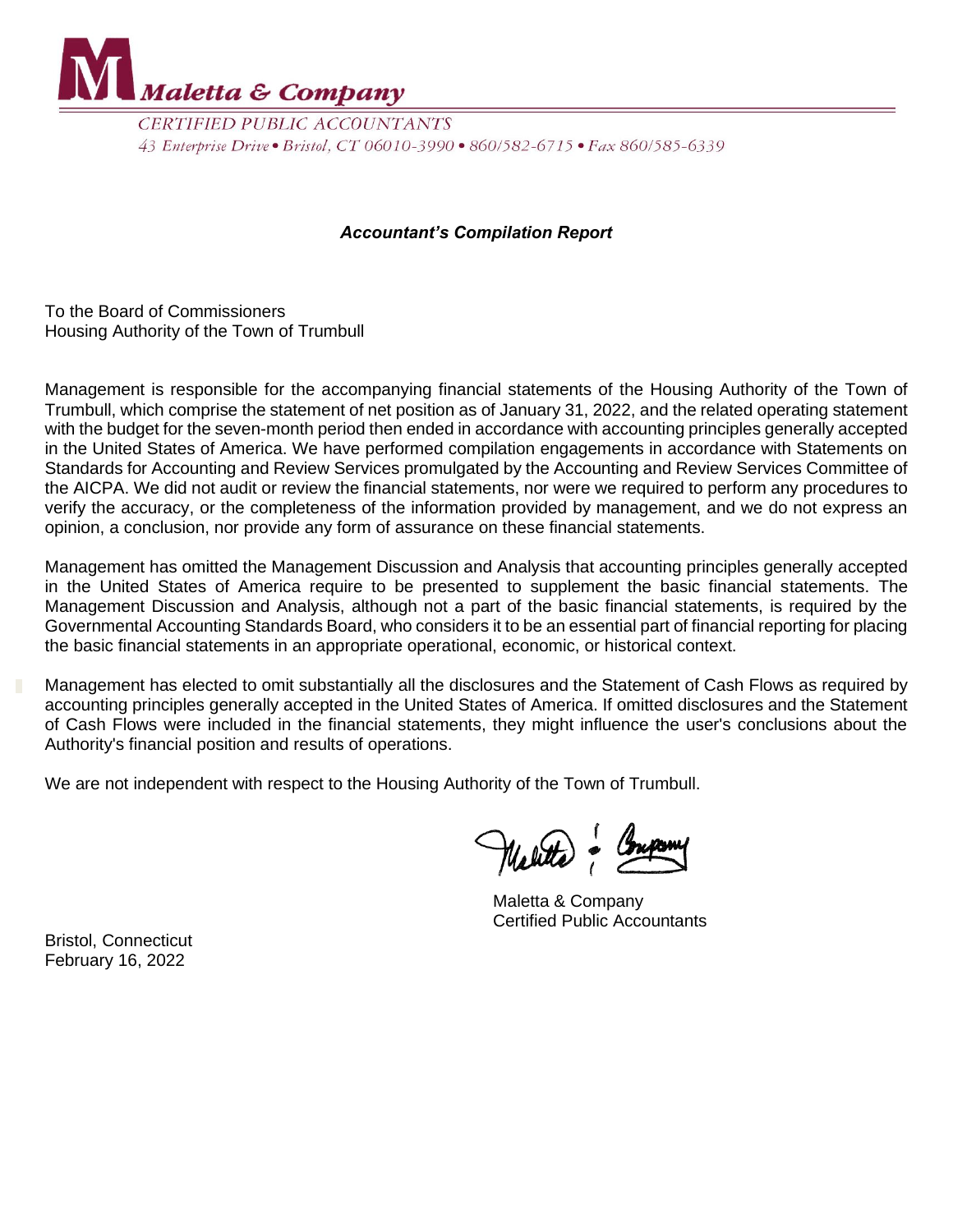**Program: State Elderly Project: Consolidated**

|                                                     | <b>Beginning Balance</b> | <b>Period Amount</b> | <b>Balance</b> |
|-----------------------------------------------------|--------------------------|----------------------|----------------|
| <b>CURRENT ASSETS</b>                               |                          |                      |                |
| <b>CASH</b>                                         |                          |                      |                |
| 1111 TD Bank                                        | 27,308                   | 52,259               | 79,567         |
| 1112 Stern Village Development Funds                | (43)                     | (12)                 | (55)           |
| 1113.3 STIF                                         | 507,068                  | 37                   | 507,105        |
| 1117 Petty Cash                                     | 175                      | 0                    | 175            |
| <b>TOTAL CASH</b>                                   | 534,508                  | 52,284               | 586,792        |
| <b>ACCOUNTS RECEIVABLE</b>                          |                          |                      |                |
| 1122 Accounts Receivable                            | (1,612)                  | (921)                | (2,533)        |
| 1122.1 Accounts Receivable - Manual                 | 5,113                    | 263                  | 5,376          |
| 1123.1 Allowance for Collection Loss                | (745)                    | 0                    | (745)          |
| TOTAL ACCOUNTS RECEIVABLE                           | 2,756                    | (658)                | 2,098          |
| <b>OTHER CURRENT ASSETS</b>                         |                          |                      |                |
| 1129 Sundry AR-Stern Center                         | 389,693                  | (45, 637)            | 344,056        |
| 1129.8 Sundry AR- New 501(c)3                       | 1,060                    | 0                    | 1,060          |
| 1191 Cash - Security Deposits                       | 6,059                    | 1,861                | 7,920          |
| 1210 Other Prepaid Expense                          | 3,006                    | 0                    | 3,006          |
| 1211 Unexpired Insurance                            | 13,029                   | (3,639)              | 9,390          |
| TOTAL OTHER CURRENT ASSETS                          | 412,847                  | (47, 415)            | 365,432        |
| <b>TOTAL CURRENT ASSETS</b>                         | 950,111                  | 4,211                | 954,322        |
|                                                     |                          |                      |                |
| 1126 Rehabilitation Funds Rec. 02/03                | 115                      | $\mathbf 0$          | 115            |
| <b>NONCURRENT ASSETS</b>                            |                          |                      |                |
| <b>WORK IN PROGRESS</b>                             |                          |                      |                |
| 1305 HTCC Funding & Expenses                        | 49,900                   | 0                    | 49,900         |
| 1305.1 HTCC- Consultant Fee & Expenses              | 5,000                    | 0                    | 5,000          |
| 1405.1 Architect Fees                               | 110,730                  | 0                    | 110,730        |
| 1405.2 Environmental Consultant                     | 3,650                    | 0                    | 3,650          |
| 1405.3 Legal Fees for Development                   | 770                      | 0                    | 770            |
| 1405.4 Marketing Consultant                         | 1,080                    | 0                    | 1,080          |
| 1405.9 Development Radon & Asbestos                 | 63,750                   | 0                    | 63,750         |
| 1406 Construction in Progress                       | 719,895                  | 0                    | 719,895        |
| 1406.01 CIP - General Requirements - SSHP           | 217,700                  | 0                    | 217,700        |
| 1406.011 CIP - OH&P - SSHP                          | 238,049                  | 0                    | 238,049        |
| 1406.012 CIP - Bond Premium - SSHP                  | 53,529                   | 0                    | 53,529         |
| 1406.013 CIP - Permits and Other - SSHP             | 13,838                   | U                    | 13,838         |
| 1406.021 CIP - Site Work - Radon - SSHP             | 80,479                   | 0                    | 80,479         |
| 1406.023 CIP - Site Work - Topsoil - SSHP           | 67,485                   | 0                    | 67,485         |
| 1406.024 CIP - Site Work - Demolition - SSHP        | 23,603                   | 0                    | 23,603         |
| 1406.025 CIP - Sitework - Paving - SSHP             | 612,275                  | 0                    | 612,275        |
| 1406.026 CIP - Sitework - Curbing - SSHP            | 41,700                   | 0                    | 41,700         |
| 1406.027 CIP - Sitework - Paving/Walkways - SSHP    | 28,504                   | 0                    | 28,504         |
| 1406.028 CIP - Sitework - Other                     | 35,000                   | 0                    | 35,000         |
| 1406.061 CIP - Carpentry - Moulding - SSHP          | 13,002                   | 0                    | 13,002         |
| 1406.062 CIP - Carpentry - Trim - SSHP              | 97,803                   | 0                    | 97,803         |
| 1406.071 CIP - Thermal/Moisture - Insulation - SSHP | 103,125                  | 0                    | 103,125        |
| 1406.072 CIP - Thermal/Moisture - Roofing - SSHP    | 771,846                  | 0                    | 771,846        |
| 1406.073 CIP - Thermal/Moisture - Soffit - SSHP     | 168,020                  | 0                    | 168,020        |
| 1406.074 CIP - Thermal/Moisture - Gutters - SSHP    | 155,470                  | 0                    | 155,470        |
|                                                     |                          |                      |                |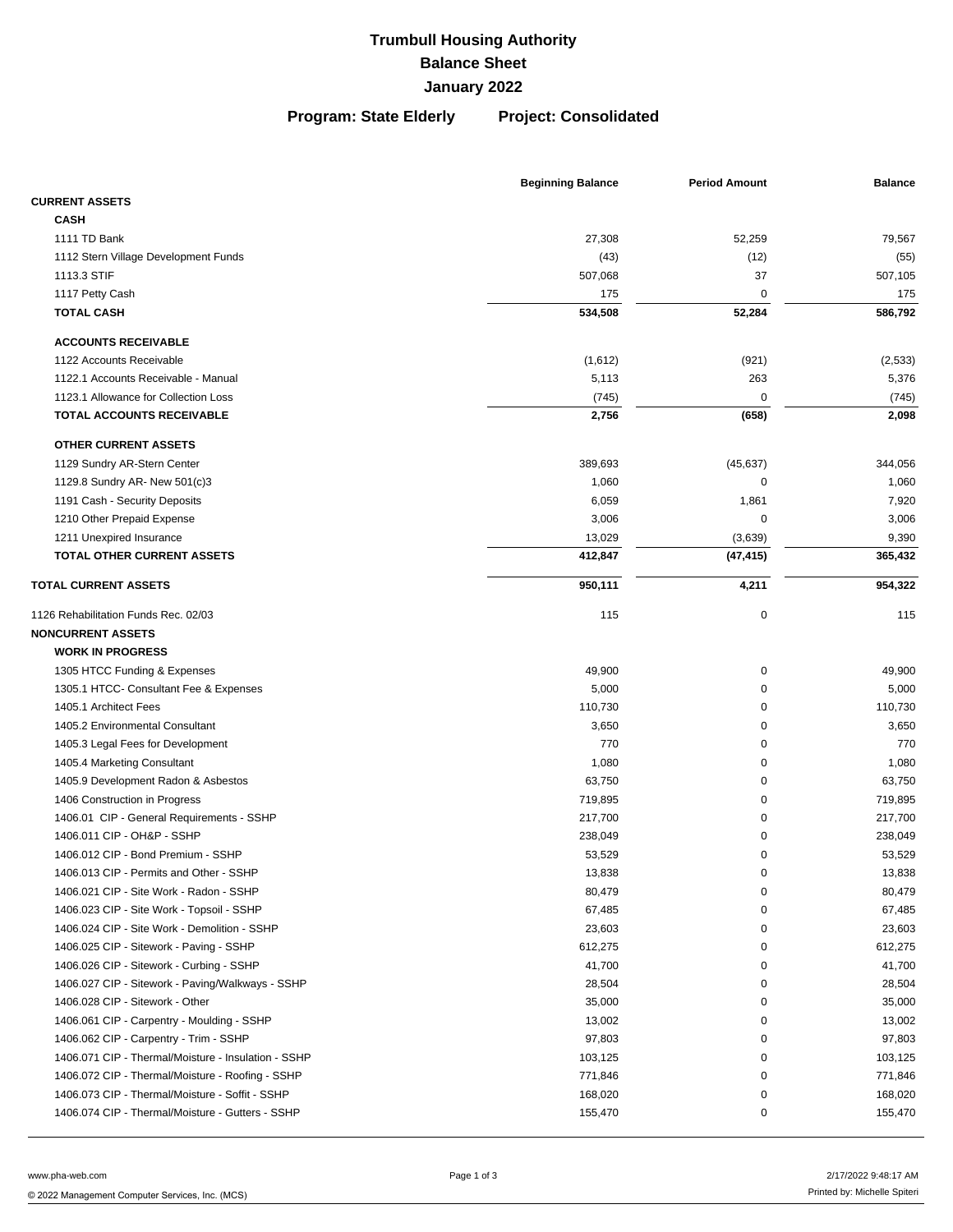### **Program: State Elderly Project: Consolidated**

### **NONCURRENT ASSETS**

| 2101 Other Liabilities Union Dues                         | (45)          | 0           | (45)          |
|-----------------------------------------------------------|---------------|-------------|---------------|
|                                                           |               |             |               |
| OTHER CURRENT LIABILITIES                                 |               |             |               |
| <b>CURRENT LIABILITIES</b>                                |               |             |               |
| <b>TOTAL NONCURRENT ASSETS</b>                            | 6,433,119     | 8,718       | 6,441,836     |
| <b>TOTAL FIXED ASSETS</b>                                 | 710,746       | (1,282)     | 709,464       |
| 1495 Accumulated Depreciation                             | (6, 239, 218) | (1,282)     | (6, 240, 501) |
| 1480 Maintenance Vehicles                                 | 34,492        | 0           | 34,492        |
| 1470 Maintenance Equipment                                | 16,163        | 0           | 16,163        |
| 1440 Capital Improvements                                 | 640,513       | 0           | 640,513       |
| 1430 Furniture & Equipment                                | 706,003       | 0           | 706,003       |
| 1425 Building Equipment                                   | 693,009       | 0           | 693,009       |
| 1420 Buildings                                            | 4,774,645     | 0           | 4,774,645     |
| 1410 Land                                                 | 85,140        | 0           | 85,140        |
| <b>FIXED ASSETS</b>                                       |               |             |               |
| <b>TOTAL WORK IN PROGRESS</b>                             | 5,722,372     | 10,000      | 5,732,372     |
| 1406.48 Soft Costs - Contingency - SSHP                   | 40,553        | $\mathbf 0$ | 40,553        |
| 1406.47 Soft Costs - Relocation - SSHP                    | 58,739        | 0           | 58,739        |
| 1406.46 CIP - Development Consultant - SSHP               | 114,500       | 0           | 114,500       |
| 1406.43 CIP - Cost Certification - SSHP                   | 0             | 10,000      | 10,000        |
| 1406.41 CIP - Title Insurance - SSHP                      | 16,292        | 0           | 16,292        |
| 1406.4 Soft Costs - Legal Counsel - SSHP                  | 18,224        | 0           | 18,224        |
| 1406.23 Surveys                                           | 11,402        | 0           | 11,402        |
| 1406.22 CIP - Engineering - SSHP                          | 2,915         | 0           | 2,915         |
| 1406.21 A&E - Contract Admin                              | 89,850        | 0           | 89,850        |
| 1406.190 CIP - Construction Contingency - SSHP            | 13,330        | 0           | 13,330        |
| 1406.165 CIP - Electrical - Emergency Call for Aid - SSHP | 2,491         | 0           | 2,491         |
| 1406.164 CIP - Electrical - Lighting Fixtures - SSHP      | 8,039         | 0           | 8,039         |
| 1406.163 CIP - Electrical - Switches - SSHP               | 188           | $\mathbf 0$ | 188           |
| 1406.162 CIP - Electrical - Rough Wiring - SSHP           | 127,966       | 0           | 127,966       |
| 1406.161 CIP - Electrical - Main Service Panel - SSHP     | 635           | 0           | 635           |
| 1406.154 CIP - Plumbing - Other - SSHP                    | 40,509        | 0           | 40,509        |
| 1406.153 CIP - Plumbing - Hot Water Heaters               | 183,217       | 0           | 183,217       |
| 1406.152 CIP - Plumbing - Shower/Tub - SSHP               | 35,523        | 0           | 35,523        |
| 1406.151 CIP - Plumbing - Lav Fixtures - SSHP             | 36,755        | 0           | 36,755        |
| 1406.131 CIP - Special Construction - Community - SSHP    | 482,886       | 0           | 482,886       |
| 1406.113 CIP - Equipment - Refrigerator - SSHP            | 15,150        | 0           | 15,150        |
| 1406.112 CIP - Equipment - Range - SSHP                   | 12,697        | $\mathbf 0$ | 12,697        |
| 1406.111 CIP - Equipment - Cabinets - SSHP                | 54,104        | $\mathbf 0$ | 54,104        |
| 1406.102 CIP - Specialties - Porch Columns - SSHP         | 47,281        | 0           | 47,281        |
| 1406.094 CIP - Finishes - Exterior Painting - SSHP        | 40,920        | 0           | 40,920        |
| 1406.093 CIP - Finishes - Interior Painting - SSHP        | 63,715        | 0           | 63,715        |
| 1406.092 CIP - Finishes - Flooring - SSHP                 | 65,742        | 0           | 65,742        |
| 1406.091 CIP - Finishes - Drywall - SSHP                  | 67,598        | 0           | 67,598        |
| 1406.084 CIP - Doors - Specialty Doors - SSHP             | 57,572        | 0           | 57,572        |
| 1406.083 CIP - Doors - Door Hardware - SSHP               | 13,804        | 0           | 13,804        |
| 1406.082 CIP - Doors - Interior Doors - SSHP              | 37,680        | $\mathbf 0$ | 37,680        |
| 1406.081 CIP - Doors - Exterior Doors - SSHP              | 247,950       | $\mathbf 0$ | 247,950       |
| 1406.075 CIP - Thermal/Moisture - Siding - SSHP           | 37,945        | $\pmb{0}$   | 37,945        |

 $\overline{\phantom{a}}$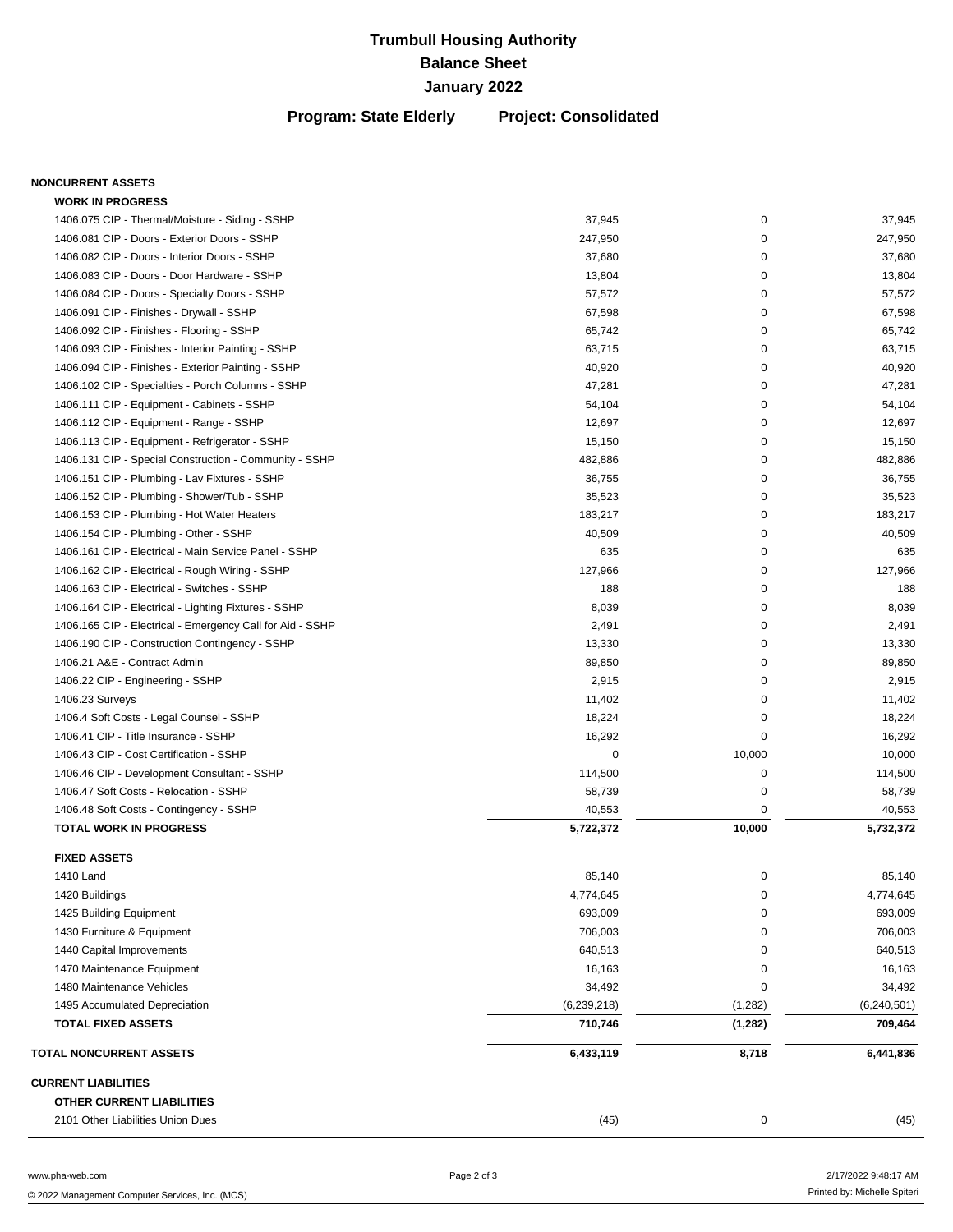**Program: State Elderly Project: Consolidated**

### **CURRENT LIABILITIES**

| <b>OTHER CURRENT LIABILITIES</b>                 |               |          |               |
|--------------------------------------------------|---------------|----------|---------------|
| 2114 Deposit Liability                           | (6,064)       | (1, 275) | (7, 339)      |
| 2114.9 Manual Entry                              | (280)         | $\Omega$ | (280)         |
| 2117.1 Employee Pension                          | (1, 442)      | $\Omega$ | (1, 442)      |
| 2117.3 Employee Med Premiums Withheld            | 1,442         | $\Omega$ | 1,442         |
| 2119 Sundry Accounts Payable                     | (300)         | $\Omega$ | (300)         |
| 2135 Accrued Payroll                             | (4,035)       | $\Omega$ | (4,035)       |
| 2135.1 Accrued Compensated Absence               | (21, 047)     | $\Omega$ | (21, 047)     |
| 2137 Accrued P.I.L.O.T.                          | (36, 702)     | (2,089)  | (38, 791)     |
| 2220.3 Prepaid Rents                             | (4,757)       | (263)    | (5,020)       |
| <b>TOTAL OTHER CURRENT LIABILITIES</b>           | (73, 230)     | (3,627)  | (76, 856)     |
| <b>ACCOUNTS PAYABLE</b>                          |               |          |               |
| 2110 Administration Fund Creditors               | (10, 358)     | (2, 168) | (12, 526)     |
| 2111 Accounts Payable                            | (60, 971)     | 1,766    | (59, 205)     |
| <b>TOTAL ACCOUNTS PAYABLE</b>                    | (71, 329)     | (401)    | (71, 730)     |
| <b>TOTAL CURRENT LIABILITIES</b>                 | (144, 559)    | (4,028)  | (148, 587)    |
| <b>EQUITY</b>                                    |               |          |               |
| 2830.1 Income & Expense Clearance                | (144, 480)    | $\Omega$ | (144, 480)    |
| 2830.1 Income & Expense Clearance (Current Year) | (19, 144)     | (8,928)  | (28,071)      |
| 2900 Net Investment in Capital Assets            | (6,369,060)   | $\Omega$ | (6,369,060)   |
| 2910 Unrestricted Net Position                   | (706, 102)    | 0        | (706, 102)    |
| <b>TOTAL EQUITY</b>                              | (7, 238, 786) | (8,928)  | (7, 247, 713) |
| <b>PROOF</b>                                     | 0             | (27)     | (27)          |
|                                                  |               |          |               |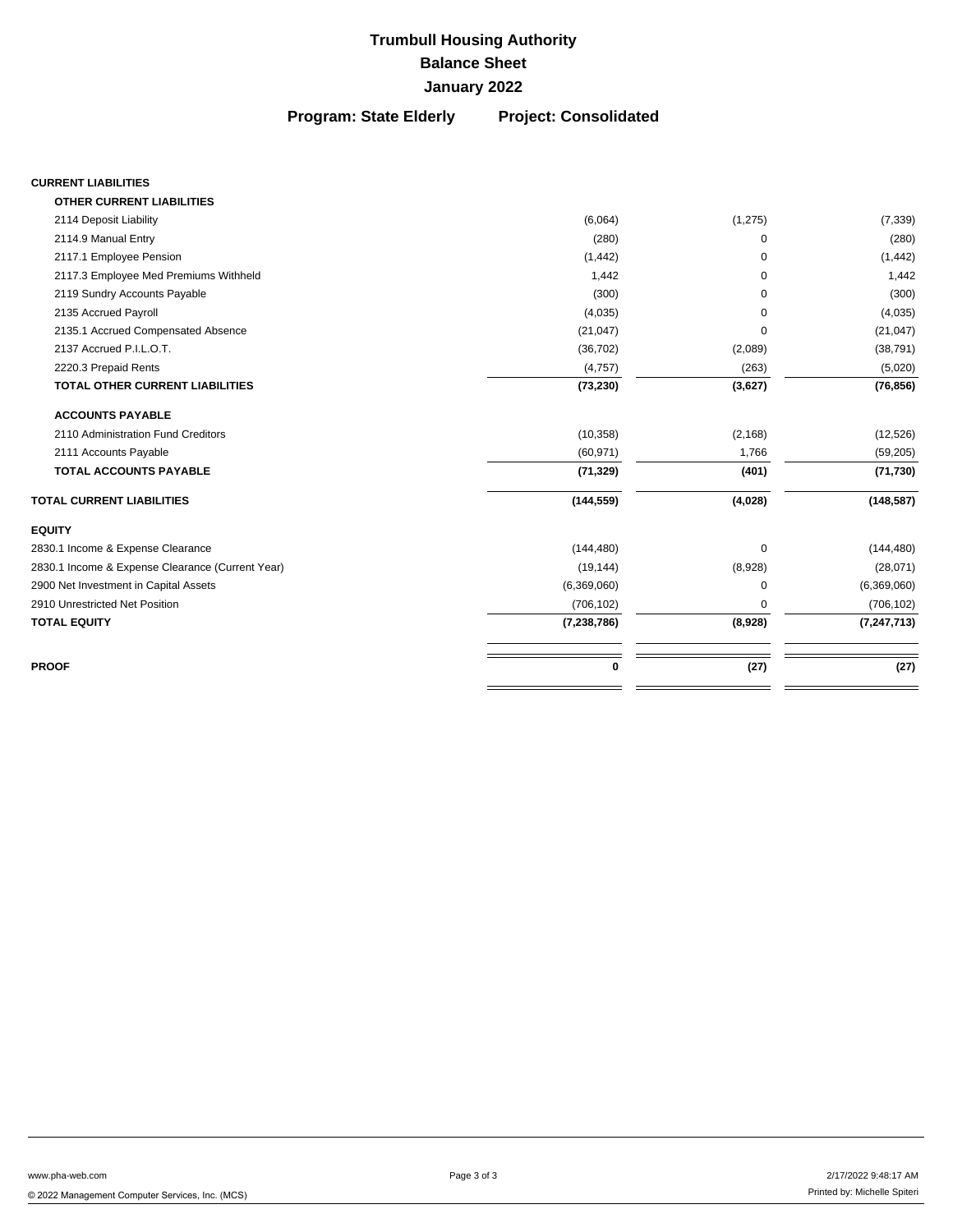## **Trumbull Housing Authority**

## **Operating Statement**

## **Seven Months Ending 01/31/2022**

**Program: State Elderly Project: Consolidated**

|                                               | Period      |               |                         | Period<br>Period<br><b>YTD</b> |               | <b>YTD</b><br>YTD | Annual<br><b>Budget</b> | Remaining     |
|-----------------------------------------------|-------------|---------------|-------------------------|--------------------------------|---------------|-------------------|-------------------------|---------------|
|                                               | Amount      | <b>Budget</b> | Variance                | Amount                         | <b>Budget</b> | Variance          |                         | <b>Budget</b> |
| <b>RENTAL INCOME</b>                          |             |               |                         |                                |               |                   |                         |               |
| 3100 Rental Income Base                       | 59,725      | 55,545        | 4,180                   | 410,700                        | 388,815       | 21,885            | 666,540                 | (255, 840)    |
| 3100.1 Rental Income-Excess of<br>Base        | 20,908      | 23,380        | (2, 472)                | 150,779                        | 163,660       | (12, 881)         | 280,560                 | (129, 781)    |
| 3120 Excess Utilities                         | $\mathbf 0$ | $\mathbf 0$   | 0                       | 58                             | 0             | 58                | 0                       | 58            |
| 3210 Vacancy Loss                             | (3,400)     | (3,946)       | 546                     | (27, 100)                      | (27, 624)     | 524               | (47, 355)               | 20,255        |
| TOTAL RENTAL INCOME                           | 77,233      | 74,979        | 2,254                   | 534,437                        | 524,851       | 9,585             | 899,745                 | (365, 308)    |
| <b>OTHER INCOME</b>                           |             |               |                         |                                |               |                   |                         |               |
| 3510 Sales & Service To Tenants               | 799         | 150           | 649                     | 799                            | 1,050         | (251)             | 1,800                   | (1,001)       |
| 3610 Interest Income                          | 37          | 50            | (13)                    | 274                            | 350           | (76)              | 600                     | (326)         |
| 3620 Other Income                             | $\mathbf 0$ | 100           | (100)                   | 1,854                          | 700           | 1,154             | 1,200                   | 654           |
| 3620.1 Laundry Income                         | 2,310       | 800           | 1,510                   | 7,118                          | 5,600         | 1,518             | 9,600                   | (2, 482)      |
| 3620.3 Miscellaneous Income                   | (84)        | $\mathbf 0$   | (84)                    | $\mathbf 0$                    | $\mathbf 0$   | $\mathbf 0$       | $\mathbf 0$             | $\mathbf 0$   |
| 3680 Other Income-UI Incentives               | $\mathbf 0$ | $\mathbf 0$   | 0                       | 337                            | 0             | 337               | $\mathbf 0$             | 337           |
| 3970 Donations                                | 0           | $\mathbf 0$   | 0                       | $\mathbf 0$                    | $\mathbf 0$   | 0                 | 0                       | $\mathbf 0$   |
| <b>TOTAL OTHER INCOME</b>                     | 3,062       | 1,100         | 1,962                   | 10,381                         | 7,700         | 2,681             | 13,200                  | (2,819)       |
| <b>ADMINISTRATIVE</b>                         |             |               |                         |                                |               |                   |                         |               |
| 4120 Salaries                                 | 14,851      | 15,403        | 552                     | 110,543                        | 107,820       | (2,723)           | 184,835                 | 74,292        |
| 4130 Legal & Other Outside<br><b>Services</b> | $\pmb{0}$   | 1,000         | 1,000                   | 9,432                          | 7,000         | (2, 432)          | 12,000                  | 2,568         |
| 4131 Bookkeeping                              | 2,000       | 1,200         | (800)                   | 9,200                          | 8,400         | (800)             | 14,400                  | 5,200         |
| 4131.1 Audit Fees                             | 638         | 750           | 113                     | 4,463                          | 5,250         | 788               | 9,000                   | 4,538         |
| 4131.2 Independent Controller                 | 3,960       | 4,767         | 807                     | 33,660                         | 33,367        | (293)             | 57,200                  | 23,540        |
| 4151 Office Supplies                          | 590         | 600           | 10                      | 3,602                          | 4,200         | 598               | 7,200                   | 3,598         |
| 4153 Travel                                   | $\mathbf 0$ | 125           | 125                     | 215                            | 875           | 660               | 1,500                   | 1,285         |
| 4159 Other Office Expense                     | 2,846       | 417           | (2, 430)                | 5,269                          | 2,917         | (2, 352)          | 5,000                   | (269)         |
| 4159.1 Other Office Advertising               | $\mathbf 0$ | 208           | 208                     | 690                            | 1,458         | 768               | 2,500                   | 1,810         |
| 4159.2 Other Office Computer                  | 163         | 900           | 737                     | 9,974                          | 6,300         | (3,674)           | 10,800                  | 826           |
| 4159.3 Other Office Telephone                 | 290         | 467           | 177                     | 1,940                          | 3,267         | 1,327             | 5,600                   | 3,660         |
| 4159.5 Dues                                   | $\pmb{0}$   | $\mathbf 0$   | 0                       | 1,192                          | $\mathbf 0$   | (1, 192)          | $\mathbf 0$             | (1, 192)      |
| 4159.7 Other Office Postage                   | 0           | $\mathbf 0$   | 0                       | 171                            | 0             | (171)             | 0                       | (171)         |
| 4160 Pensions & Other-Health<br>Ins.          | 2,619       | 4,000         | 1,381                   | 21,770                         | 28,000        | 6,231             | 48,000                  | 26,231        |
| 4160.1 Pension & Other - 457                  | 668         | 700           | 32                      | 5,023                          | 4,900         | (123)             | 8,400                   | 3,377         |
| 4160.4 Pension & Other - Life                 | 148         | 150           | $\overline{\mathbf{c}}$ | 1,180                          | 1,050         | (130)             | 1,800                   | 620           |
| 4161 Payroll Taxes                            | 3,544       | 2,711         | (833)                   | 16,993                         | 18,977        | 1,984             | 32,532                  | 15,539        |
| <b>TOTAL ADMINISTRATIVE</b>                   | 32,317      | 33,397        | 1,080                   | 235,317                        | 233,781       | (1, 536)          | 400,767                 | 165,450       |
| <b>TENANT SERVICES</b>                        |             |               |                         |                                |               |                   |                         |               |
| 4200 Tenant Services                          | 1,421       | 0             | (1, 421)                | 2,377                          | 0             | (2, 377)          | 0                       | (2, 377)      |
| <b>TOTAL TENANT SERVICES</b>                  | 1,421       | $\mathbf 0$   | (1, 421)                | 2,377                          | $\mathbf 0$   | (2, 377)          | $\pmb{0}$               | (2, 377)      |
| <b>UTILITIES</b>                              |             |               |                         |                                |               |                   |                         |               |
| 4310 Water                                    | 2,226       | 2,583         | 357                     | 17,152                         | 18,083        | 932               | 31,000                  | 13,848        |
| 4320 Electric                                 | 3,440       | 2,563         | (878)                   | 14,776                         | 17,938        | 3,161             | 30,750                  | 15,974        |
| 4330 Gas                                      | 441         | 190           | (252)                   | 1,705                          | 1,327         | (378)             | 2,275                   | 570           |
| 4350 Cable/Television                         | 282         | 350           | 68                      | 1,902                          | 2,450         | 548               | 4,200                   | 2,298         |
| <b>TOTAL UTILITIES</b>                        | 6,390       | 5,685         | (705)                   | 35,535                         | 39,798        | 4,263             | 68,225                  | 32,690        |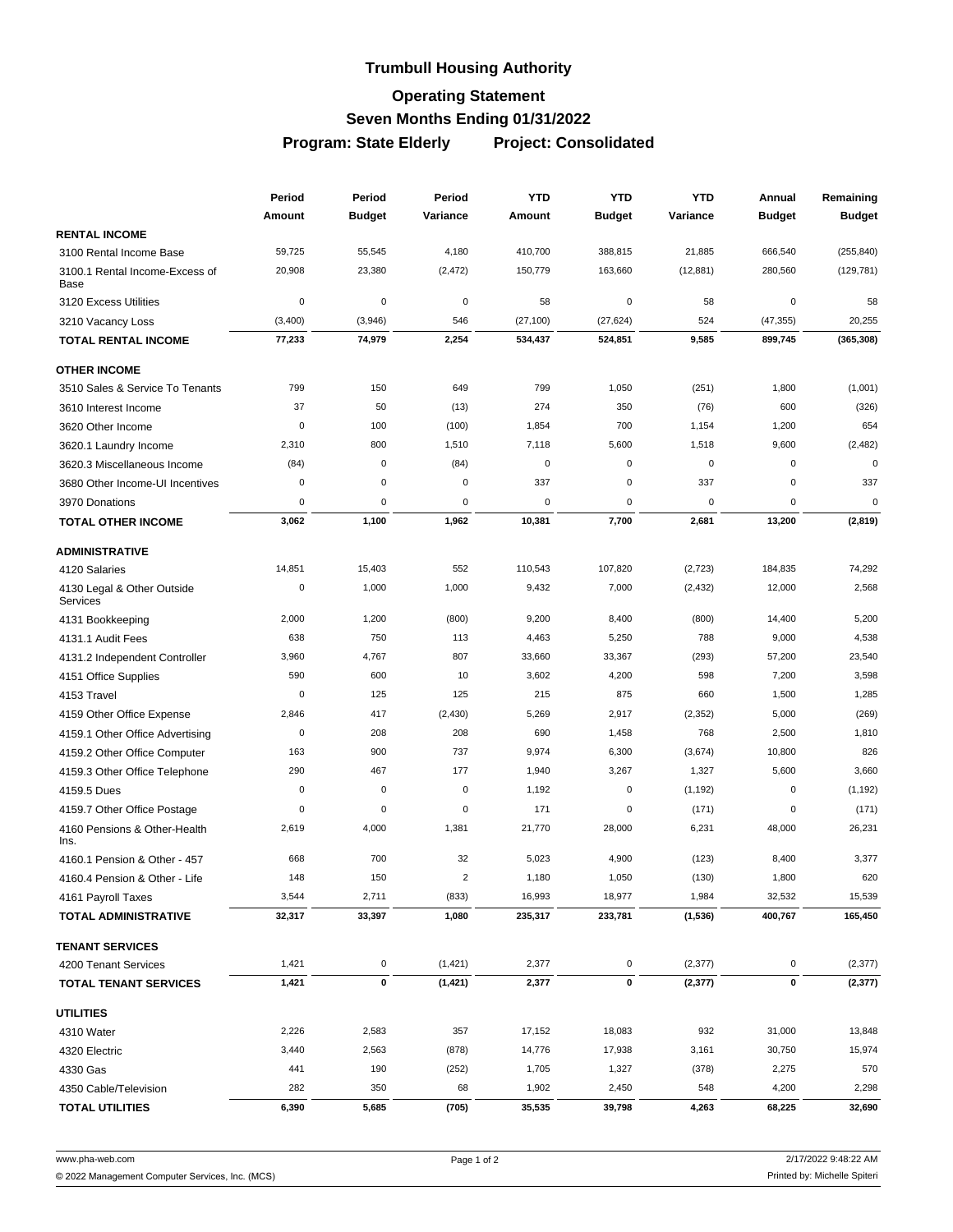|                                                         | Period        | Period        | Period    | <b>YTD</b>  | <b>YTD</b>    | <b>YTD</b>     | Annual        | Remaining     |
|---------------------------------------------------------|---------------|---------------|-----------|-------------|---------------|----------------|---------------|---------------|
|                                                         | <b>Amount</b> | <b>Budget</b> | Variance  | Amount      | <b>Budget</b> | Variance       | <b>Budget</b> | <b>Budget</b> |
| <b>MAINTENANCE</b>                                      |               |               |           |             |               |                |               |               |
| 4410 Salaries Maintenance                               | 12,655        | 13,210        | 555       | 96,360      | 92,472        | (3,887)        | 158,524       | 62,164        |
| 4420 Supplies                                           | 5,868         | 1,583         | (4, 285)  | 21,252      | 11,083        | (10, 168)      | 19,000        | (2, 252)      |
| 4430 Contract Services                                  | 795           | 1,042         | 247       | 15,252      | 7,292         | (7,960)        | 12,500        | (2,752)       |
| 4430.2 Exterminating Contracts                          | 140           | 100           | (40)      | 420         | 700           | 280            | 1,200         | 780           |
| 4430.3 Heating                                          | 1,098         | 2,621         | 1,522     | 23,618      | 18,346        | (5,272)        | 31,450        | 7,832         |
| 4430.5 Misc Elec & Plumbing                             | 705           | $\mathbf 0$   | (705)     | 2,620       | $\mathsf 0$   | (2,620)        | $\mathbf 0$   | (2,620)       |
| 4430.7 Snow Removal                                     | $\mathbf 0$   | 167           | 167       | $\mathbf 0$ | 1,167         | 1,167          | 2,000         | 2,000         |
| 4440 Maint. Shop Equip.                                 | 162           | 771           | 609       | 2,296       | 5,396         | 3,100          | 9,250         | 6,954         |
| 4490 Miscellaneous Operating<br>and Maint. - Appliances | $\mathbf 0$   | 933           | 933       | 14,258      | 6,533         | (7, 724)       | 11,200        | (3,058)       |
| <b>TOTAL MAINTENANCE</b>                                | 21,423        | 20,427        | (996)     | 176,074     | 142,989       | (33,085)       | 245,124       | 69,050        |
| <b>OTHER</b>                                            |               |               |           |             |               |                |               |               |
| 4710 Refuse Removal                                     | 1,530         | 1,679         | 149       | 11,043      | 11,754        | 712            | 20,150        | 9,108         |
| 4711 Insurance                                          | 4,190         | 4,383         | 194       | 31,800      | 30,683        | (1, 117)       | 52,600        | 20,800        |
| 4711.3 Worker's Compensation                            | 724           | 917           | 193       | 4,990       | 6,417         | 1,427          | 11,000        | 6,010         |
| 4715 P.I.L.O.T.                                         | 2,089         | 2,089         | $\pmb{0}$ | 14,623      | 14,625        | $\overline{2}$ | 25,072        | 10,449        |
| <b>TOTAL OTHER</b>                                      | 8,533         | 9,069         | 536       | 62,456      | 63,480        | 1,024          | 108,822       | 46,366        |
| <b>CAPITAL GRANTS</b>                                   |               |               |           |             |               |                |               |               |
| 5980 Grant Income - Capital<br>Grant                    | $\mathsf 0$   | $\mathbf 0$   | $\pmb{0}$ | 3,990       | 0             | 3,990          | 0             | 3,990         |
| <b>TOTAL CAPITAL GRANTS</b>                             | $\mathbf 0$   | $\mathbf 0$   | 0         | 3,990       | $\mathbf 0$   | 3,990          | $\mathbf 0$   | 3,990         |
| <b>CAPITAL</b>                                          |               |               |           |             |               |                |               |               |
| 6600 Depreciation Expense                               | 1,282         | $\mathsf 0$   | (1, 282)  | 8,977       | $\mathsf 0$   | (8,977)        | $\mathbf 0$   | (8,977)       |
| <b>TOTAL CAPITAL</b>                                    | 1,282         | 0             | (1, 282)  | 8,977       | 0             | (8,977)        | $\pmb{0}$     | (8,977)       |
| <b>SURPLUS</b>                                          | 8,928         | 7,501         | 1,427     | 28,071      | 52,504        | (24, 433)      | 90,007        | (61, 936)     |
|                                                         |               |               |           |             |               |                |               |               |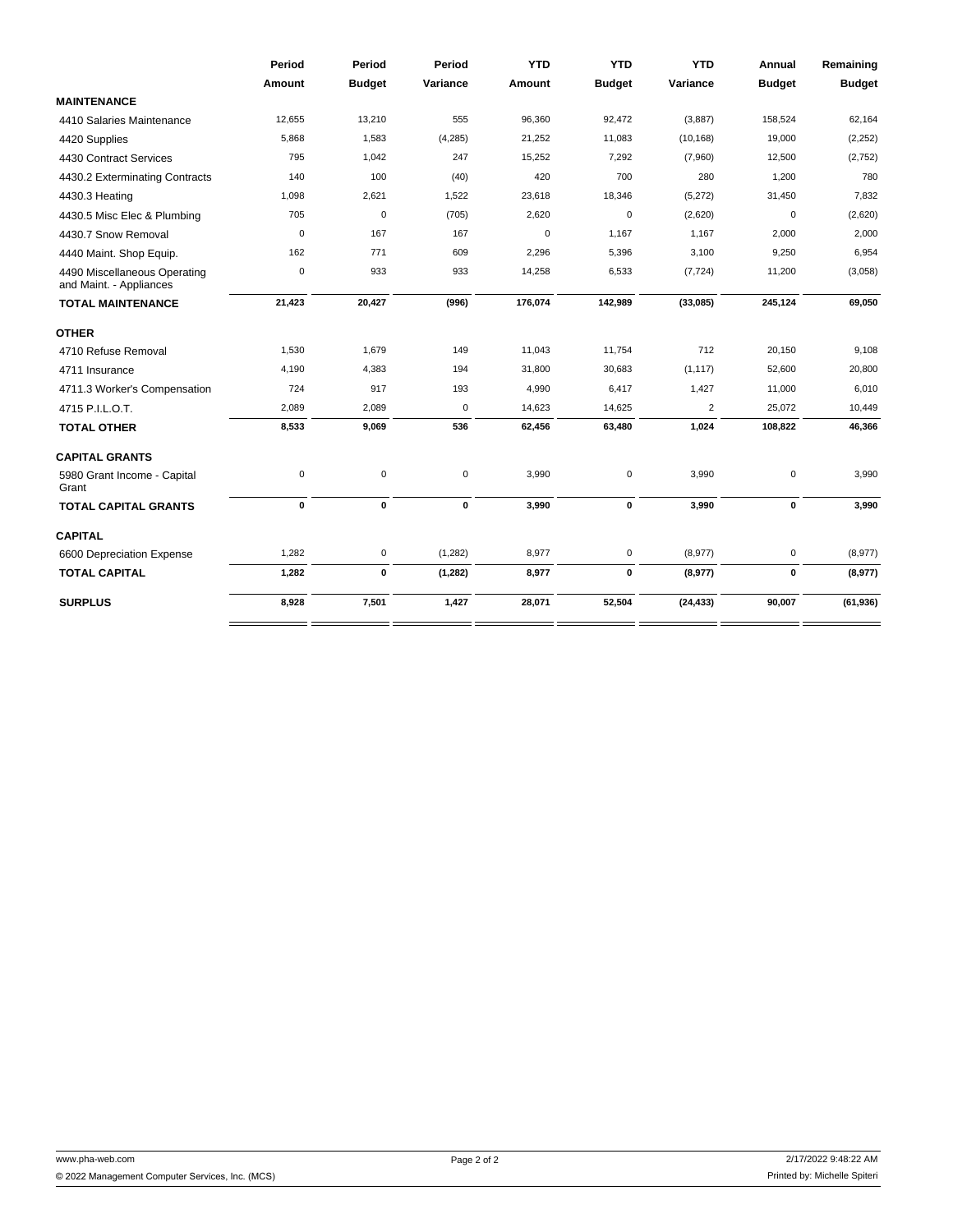**Program: Congregate Project: Consolidated**

|                                      | <b>Beginning Balance</b> | <b>Period Amount</b> | <b>Balance</b> |
|--------------------------------------|--------------------------|----------------------|----------------|
| <b>CURRENT ASSETS</b>                |                          |                      |                |
| <b>CHECKING/SAVINGS</b>              |                          |                      |                |
| <b>CASH</b>                          |                          |                      |                |
| 1111 TD Bank                         | 93,177                   | (9,272)              | 83,905         |
| 1113.3 STIF Investment 1235575430    | 9,476                    | 1                    | 9,476          |
| 1117 Petty Cash                      | 200                      | 0                    | 200            |
| <b>TOTAL CASH</b>                    | 102,852                  | (9,271)              | 93,581         |
| <b>TOTAL CHECKING/SAVINGS</b>        | 102,852                  | (9,271)              | 93,581         |
| <b>ACCOUNTS RECEIVABLE</b>           |                          |                      |                |
| 1122 Accounts Receivable             | 3,300                    | (1,501)              | 1,799          |
| 1122.9 Accounts Receivable - Manual  | 1,815                    | 256                  | 2,071          |
| 1123.1 Allowance For Collection Loss | (587)                    | 0                    | (587)          |
| TOTAL ACCOUNTS RECEIVABLE            | 4,528                    | (1, 245)             | 3,283          |
| <b>OTHER CURRENT ASSETS</b>          |                          |                      |                |
| 1210 Other Prepaid Expense           | 1,056                    | $\mathbf 0$          | 1,056          |
| 1211 Unexpired Insurance             | 1,919                    | (538)                | 1,381          |
| 1211.1 Prepaid Insur - Cong Services | (198)                    | 0                    | (198)          |
| <b>TOTAL OTHER CURRENT ASSETS</b>    | 2,778                    | (538)                | 2,240          |
| <b>TOTAL CURRENT ASSETS</b>          | 110,158                  | (11, 054)            | 99,104         |
| <b>FIXED ASSETS</b>                  |                          |                      |                |
| 1405.1 Legal Costs                   | 1,368                    | $\mathbf 0$          | 1,368          |
| 1406.1 Small Cities Grant 2019       | 892,692                  | 0                    | 892,692        |
| 1420 Buildings                       | 2,812,579                | 0                    | 2,812,579      |
| 1425 Building Equipment              | 14,841                   | 0                    | 14,841         |
| 1430 Furniture & Equipment           | 94,348                   | 0                    | 94,348         |
| 1440 Capital Improvements            | 335,416                  | 0                    | 335,416        |
| 1480 Maintenance Vehicles            | 3,832                    | 0                    | 3,832          |
| 1495 Accumulated Depreciation        | (2,928,667)              | (1,672)              | (2,930,339)    |
| <b>TOTAL FIXED ASSETS</b>            | 1,226,409                | (1,672)              | 1,224,737      |
| <b>CURRENT LIABILITIES</b>           |                          |                      |                |
| <b>ACOUNTS PAYABLE</b>               |                          |                      |                |
| 2110 Administration Fund Creditors   | (2,520)                  | (119)                | (2,639)        |
| 2111 Accounts Payable                | (13, 643)                | (9,601)              | (23, 244)      |
| TOTAL ACOUNTS PAYABLE                | (16, 163)                | (9,720)              | (25, 883)      |
| OTHER CURRENT LIABILITIES            |                          |                      |                |
| 2114 Deposit Liability               | (1,650)                  | (50)                 | (1,700)        |
| 2114.1 Deposit Liability             | 250                      | $\mathbf 0$          | 250            |
| 2119 Sundry Accounts Payable         | (389, 693)               | 45,637               | (344, 056)     |
| 2119.9 Sundry AP-DOH                 | (2,717)                  | $\pmb{0}$            | (2,717)        |
| 2135 Accrued Salaries & Wages        | (1,215)                  | 0                    | (1, 215)       |
| 2135.1 Accrued Compensated Absences  | (6, 347)                 | 0                    | (6, 347)       |
| 2137 Accrued P.I.L.O.T               | (5,094)                  | (335)                | (5, 429)       |
| 2220.1 Deferred Revenue-Subsidy      | (9, 543)                 | (25,000)             | (34, 543)      |
| 2220.2 Deferred Revenue-RAP          | (15,607)                 | (3,814)              | (19, 421)      |

www.pha-web.com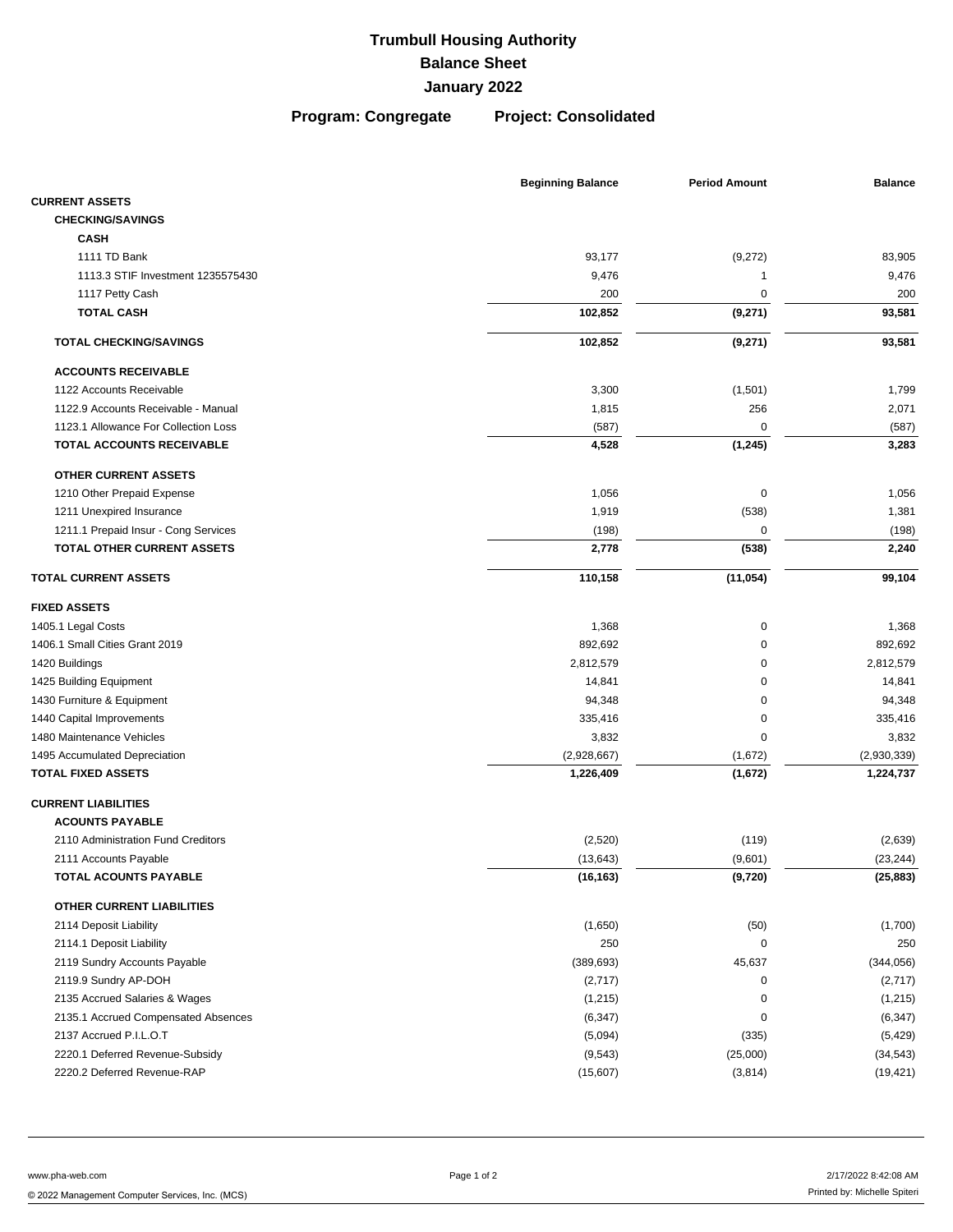**Program: Congregate Project: Consolidated**

### **CURRENT LIABILITIES**

| <b>OTHER CURRENT LIABILITIES</b>                 |             |          |               |
|--------------------------------------------------|-------------|----------|---------------|
| 2220.3 Prepaid Rents                             | (1, 815)    | (256)    | (2,071)       |
| <b>TOTAL OTHER CURRENT LIABILITIES</b>           | (433, 430)  | 16,182   | (417, 248)    |
| <b>TOTAL CURRENT LIABILITIES</b>                 | (449, 594)  | 6,462    | (443, 131)    |
| <b>TOTAL EQUITY</b>                              |             |          |               |
| 2830.1 Income & Expense Clearing                 | (839,077)   | $\Omega$ | (839,077)     |
| 2830.1 Income & Expense Clearing (Current Year)  | (23, 696)   | 6,264    | (17, 432)     |
| 2830.1 Income & Expense Clearing (Unclosed 2021) | 565         | O        | 565           |
| 2900 Net Investment in Capital Assets            | (1,215,578) | $\Omega$ | (1, 215, 578) |
| 2910 Unrestricted Net Position                   | 1,190,812   | O        | 1,190,812     |
| <b>TOTAL TOTAL EQUITY</b>                        | (886, 973)  | 6,264    | (880, 710)    |
| <b>PROOF</b>                                     | 0           | 0        | 0             |
|                                                  |             |          |               |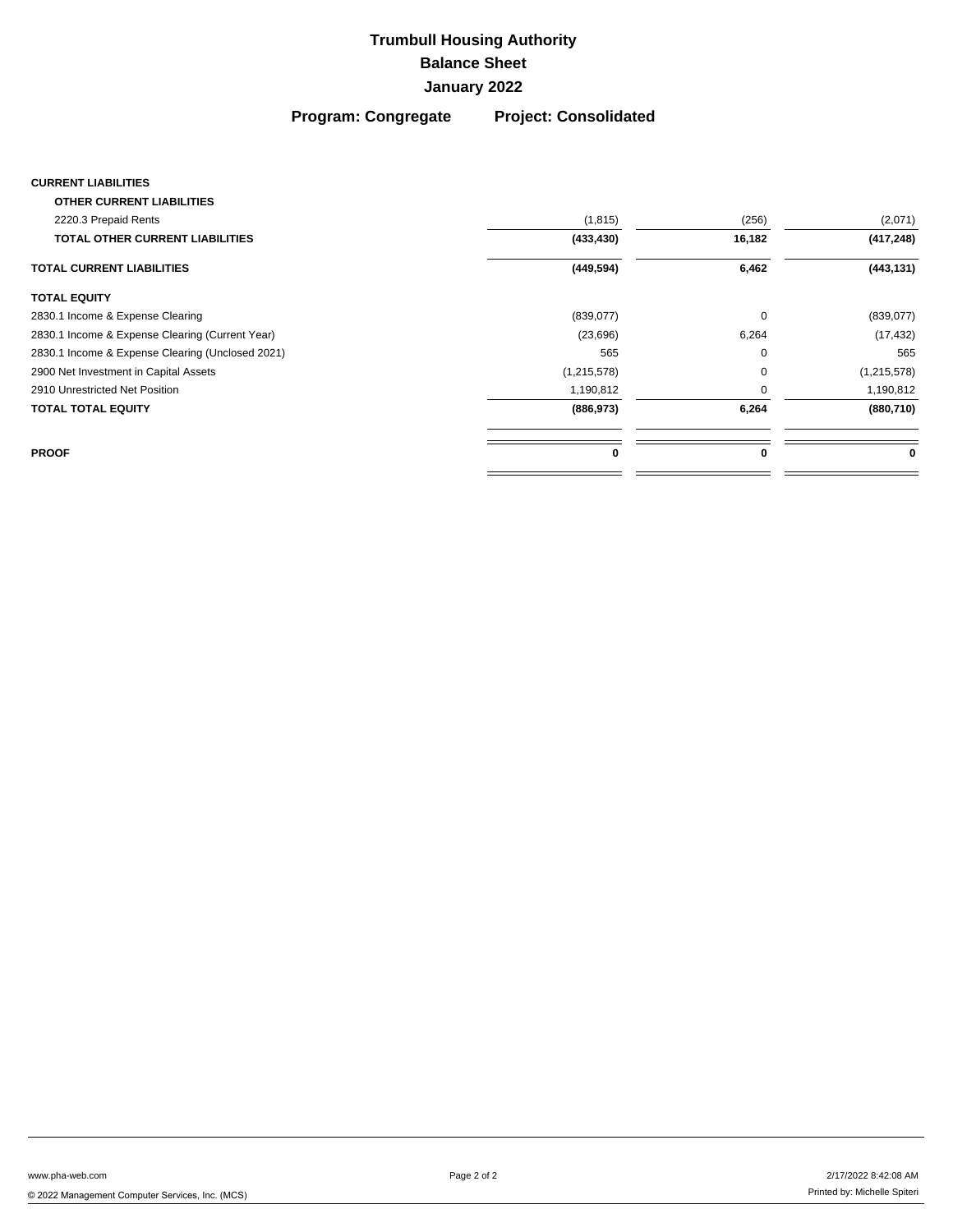# **Trumbull Housing Authority Operating Statement Seven Months Ending 01/31/2022**

**Program: Congregate Project: Consolidated**

|                                                            | Period       | Period        | Period      | <b>YTD</b> | <b>YTD</b>    | <b>YTD</b> | Annual        | Remaining                    |
|------------------------------------------------------------|--------------|---------------|-------------|------------|---------------|------------|---------------|------------------------------|
|                                                            | Amount       | <b>Budget</b> | Variance    | Amount     | <b>Budget</b> | Variance   | <b>Budget</b> | <b>Budget</b>                |
| <b>RENTAL INCOME</b>                                       |              |               |             |            |               |            |               |                              |
| 3100 Rental Income Base                                    | 13,195       | 13,687        | (492)       | 92,365     | 95,809        | (3, 445)   | 164,244       | (71, 880)                    |
| 3102.3 Rental Income-RAP                                   | 2,645        | 2,153         | 492         | 18,516     | 15,071        | 3,445      | 25,836        | (7, 321)                     |
| 3210 Vacancy Loss                                          | (440)        | (792)         | 352         | (2,860)    | (5, 544)      | 2,684      | (9,504)       | 6,644                        |
| <b>TOTAL RENTAL INCOME</b>                                 | 15,400       | 15,048        | 352         | 108,020    | 105,336       | 2,684      | 180,576       | (72, 556)                    |
| <b>OTHER INCOME</b>                                        |              |               |             |            |               |            |               |                              |
| 3510 Sales & Services To<br>Tenants                        | 0            | 42            | (42)        | $\pmb{0}$  | 292           | (292)      | 500           | (500)                        |
| 3610 Interest Income                                       | $\mathbf{1}$ | $\mathbf{1}$  | $\mathbf 0$ | 5          | 6             | (1)        | 10            | (5)                          |
| 3620 Other Income                                          | 0            | 42            | (42)        | 1,996      | 292           | 1,705      | 500           | 1,496                        |
| 3620.2 Laundry Income                                      | 882          | 350           | 532         | 2,683      | 2,450         | 233        | 4,200         | (1, 517)                     |
| <b>TOTAL OTHER INCOME</b>                                  | 883          | 434           | 449         | 4,685      | 3,039         | 1,645      | 5,210         | (525)                        |
| <b>CAPITAL GRANTS</b>                                      |              |               |             |            |               |            |               |                              |
| 3680 Other Income-UI Incentives                            | 0            | $\mathbf 0$   | $\pmb{0}$   | 29,721     | 0             | 29,721     | 0             | 29,721                       |
| 3980 Grant Income - Capital<br><b>Grant - Unrestricted</b> | 0            | $\mathsf 0$   | $\pmb{0}$   | 2,512      | 0             | 2,512      | $\mathbf 0$   | 2,512                        |
| <b>TOTAL CAPITAL GRANTS</b>                                | 0            | 0             | $\pmb{0}$   | 32,233     | 0             | 32,233     | 0             | 32,233                       |
| <b>ADMINISTRATIVE</b>                                      |              |               |             |            |               |            |               |                              |
| 4120 Salaries                                              | 3,227        | 3,484         | 256         | 24,199     | 24,386        | 187        | 41,805        | 17,606                       |
| 4130 Outside Services                                      | 375          | 75            | (300)       | 7,578      | 525           | (7,053)    | 900           | (6,678)                      |
| 4131 Bookkeeping                                           | 250          | 150           | (100)       | 1,150      | 1,050         | (100)      | 1,800         | 650                          |
| 4131.1 Audit Fees                                          | 119          | 83            | (35)        | 831        | 583           | (248)      | 1,000         | 169                          |
| 4132 Independent Controller                                | 495          | 596           | 101         | 4,208      | 4,171         | (37)       | 7,150         | 2,943                        |
| 4151 Office Supplies                                       | 448          | 50            | (398)       | 991        | 350           | (641)      | 600           | (391)                        |
| 4151.1 Telephone & Answering<br>Service                    | 201          | 250           | 49          | 1,467      | 1,750         | 283        | 3,000         | 1,533                        |
| 4153 Travel                                                | 0            | $\mathbf 0$   | $\mathbf 0$ | 5          | 0             | (5)        | $\mathbf 0$   | (5)                          |
| 4159 Other Office Expense                                  | 91           | 125           | 34          | 1,566      | 875           | (691)      | 1,500         | (66)                         |
| 4159.1 Credit Checks                                       | 15           | 125           | 110         | 45         | 875           | 830        | 1,500         | 1,455                        |
| 4160 Pension & Other-Health Ins.                           | 494          | 699           | 205         | 4,114      | 4,893         | 779        | 8,388         | 4,274                        |
| 4160.1 Pension & Other 457                                 | 127          | 123           | (4)         | 954        | 858           | (96)       | 1,470         | 516                          |
| 4160.4 Pension & Other Life                                | 16           | 15            | (1)         | 131        | 106           | (25)       | 182           | 51                           |
| 4161 Payroll Taxes                                         | 522          | 470           | (52)        | 2,658      | 3,293         | 635        | 5,645         | 2,987                        |
| <b>TOTAL ADMINISTRATIVE</b>                                | 6,381        | 6,245         | (136)       | 49,898     | 43,715        | (6, 183)   | 74,940        | 25,042                       |
| <b>UTILITIES</b>                                           |              |               |             |            |               |            |               |                              |
| 4310 Water                                                 | 878          | 875           | (3)         | 7,203      | 6,125         | (1,078)    | 10,500        | 3,297                        |
| 4320 Electric                                              | 3,024        | 1,679         | (1, 345)    | 15,731     | 11,754        | (3, 977)   | 20,150        | 4,419                        |
| 4330 Gas                                                   | 1,184        | 1,021         | (163)       | 4,824      | 7,146         | 2,322      | 12,250        | 7,426                        |
| 4350 Cable Television                                      | 291          | 310           | 19          | 2,610      | 2,170         | (440)      | 3,720         | 1,110                        |
| <b>TOTAL UTILITIES</b>                                     | 5,377        | 3,885         | (1, 492)    | 30,368     | 27,195        | (3, 173)   | 46,620        | 16,252                       |
| <b>MAINTENANCE</b>                                         |              |               |             |            |               |            |               |                              |
| 4410 Salaries Maintenance                                  | 1,406        | 1,468         | 62          | 10,420     | 10,275        | (145)      | 17,614        | 7,194                        |
| 4420 Supplies                                              | 21           | 154           | 133         | 71         | 1,079         | 1,008      | 1,850         | 1,779                        |
| 4430 Contract Services                                     | 541          | 1,025         | 485         | 9,971      | 7,175         | (2,796)    | 12,300        | 2,329                        |
| 4430.2 Exterminating Contracts                             | 0            | 42            | 42          | 95         | 292           | 197        | 500           | 405                          |
| 4430.5 Elevator Maint. Contract                            | 0            | 175           | 175         | $\pmb{0}$  | 1,225         | 1,225      | 2,100         | 2,100                        |
| 4430.6 Heating Contracts                                   | 0            | 394           | 394         | 0          | 2,756         | 2,756      | 4,725         | 4,725                        |
| www.pha-web.com                                            |              |               | Page 1 of 2 |            |               |            |               | 2/17/2022 8:42:09 AM         |
| © 2022 Management Computer Services, Inc. (MCS)            |              |               |             |            |               |            |               | Printed by: Michelle Spiteri |